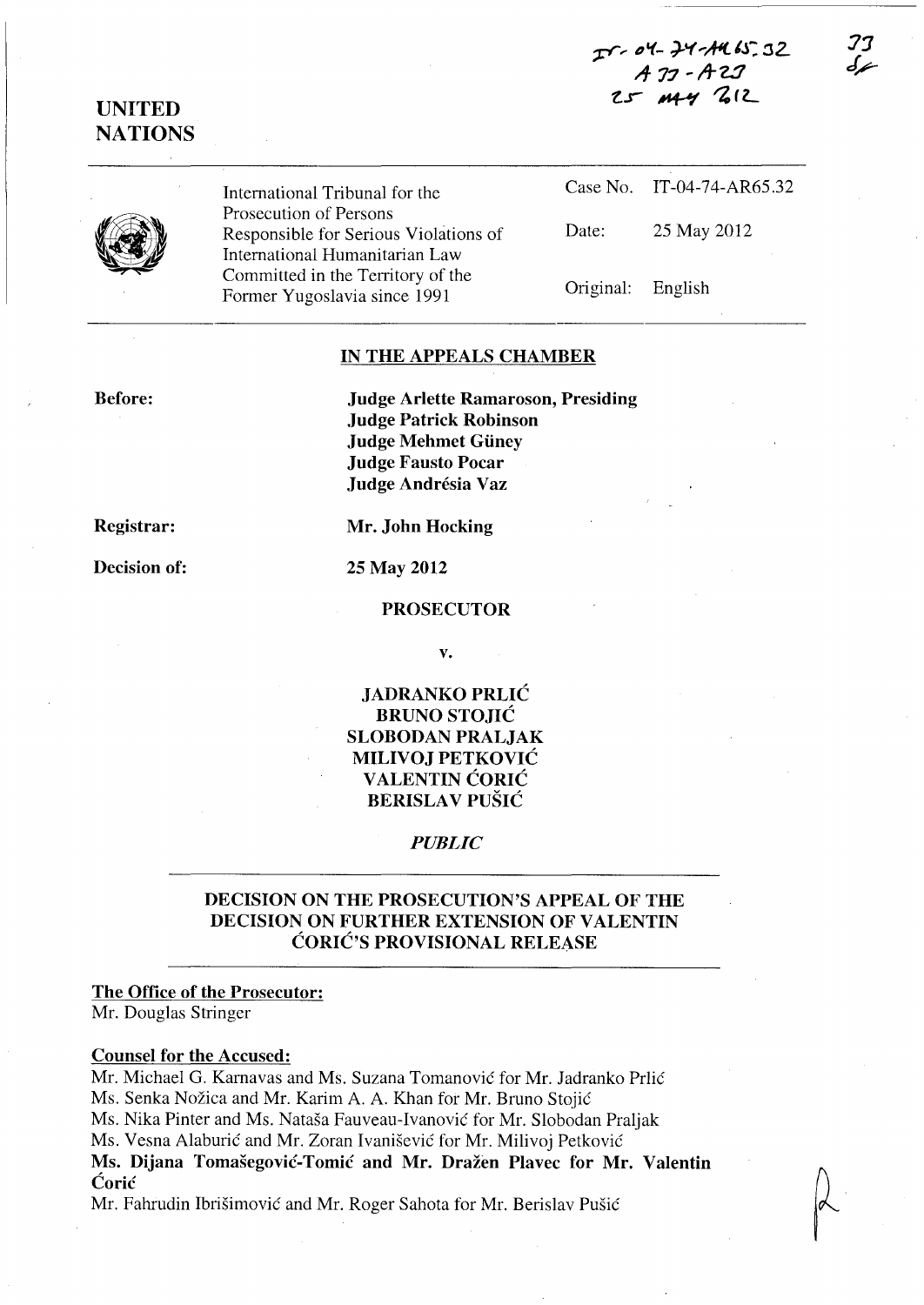1. The Appeals Chamber of the International Tribunal for the Prosecution of Persons Responsible for Serious Violations of International Humanitarian Law Committed in the Territory of the former Yugoslavia since 1991 ("Appeals Chamber" and "Tribunal", respectively) is seised of an appeal filed by the Office of the Prosecutor ("Prosecution") on 13 March  $2012<sup>1</sup>$  against a decision issued confidentially by Trial Chamber **III** of the Tribunal ("Trial Chamber") on 6 March 2012 ("Impugned Decision"), which extends the provisional release of Valentin Corie ("Ćorić") until 21 June 2012.<sup>2</sup> Ćorić responded on 16 March 2012.<sup>3</sup> The Prosecution did not file a reply.

#### **I. BACKGROUND**

2. On 29 November 2011, the Trial Chamber found that the criteria of Rule 65(B) of the Rules of Procedure and Evidence of the Tribunal ("Rules") were satisfied and exercised its discretion to grant Coric provisional release for three months.<sup>4</sup> The Trial Chamber also decided that, before the expiry of the three-month period, Coric could apply for an extension of his provisional release and established the procedure to be followed in this respect.<sup>5</sup> On 20 December 2011, the Duty Judge dismissed an appeal lodged by the Prosecution against the Decision Granting Provisional Release.<sup>6</sup> On 6 March 2012, the Trial Chamber extended Ćorić's provisional release until 21 June 2012.<sup>7</sup>

 $\mathbf{1}$ 

<sup>&</sup>lt;sup>1</sup> Prosecution Appeal of *Ordonnance relative à la demande de prolongation de la mise en liberté provisoire de l'accusé Coric(,* 13 March 2012 ("Appeal"). .

<sup>&</sup>lt;sup>2</sup> Prosecutor v. Jadranko Prlić et al., Case No. IT-04-74-T, Order on Motion to Extend Provisional Release of Accused Corie, 6 March 2012 (confidential; public redacted version filed on the same day) (the English translations of the French originals were filed on 15 March 2012).

Valentin Corić's Response Brief in Opposition to the Prosecution Appeal of Decision on Valentin Corić's Provisional Release, 16 March 2012 (confidential and *ex parte)* ("Response"). A review of the Response demonstrates that it does not contain information which raises confidentiality concerns. The Appeals Chamber, therefore, sees no rationale that justifies maintaining its confidential status.

*Prosecutor v. Jadranko Prlić et al., Case No. IT-04-74-T, Decision on Valentin Ćorić's Request for Provisional* Release, 29 November 2011 (confidential and *ex parte* with two confidential and *ex parte* annexes) (the English translation of the French original was filed on 2 December 2011) ("Decision Granting Provisional Release"), paras 35-36, p. 13.

Decision Granting Provisional Release, paras 36-37, Annex 1.

<sup>&</sup>lt;sup>6</sup> Prosecutor v. Jadranko Prlić et al., Case No. IT-04-74-AR65.27, Decision on Prosecution Appeal of Decision on Valentin Corie's Provisional Release (confidential and *ex parte),* 20 December 2011 ("Decision of 20 December 2011"), para. 22.

Impugned Decision, p. 6. Although the date until which the provisional release of Corie has been extended was confidential, the Appeals Chamber does not find that this information warrants giving the present decision confidential status. *Cf Prosecutor v. Vujadin Popovic et al.,* Case No. IT-05-88-A, Decision on Vinko Pandurevie's Urgent Motion for Provisional Release on Compassionate Grounds, 11 January 2012, para. 18; *Prosecutor v. Vujadin Popović et al.*, Case No. IT-05-88-A, Decision on Prosecution Motion for Reconsideration of Filing Status of the Appeals Chamber's Decision on Vinko Pandurević's Provisional Release of 11 January 2012, 17 January 2012, pp. 2-3.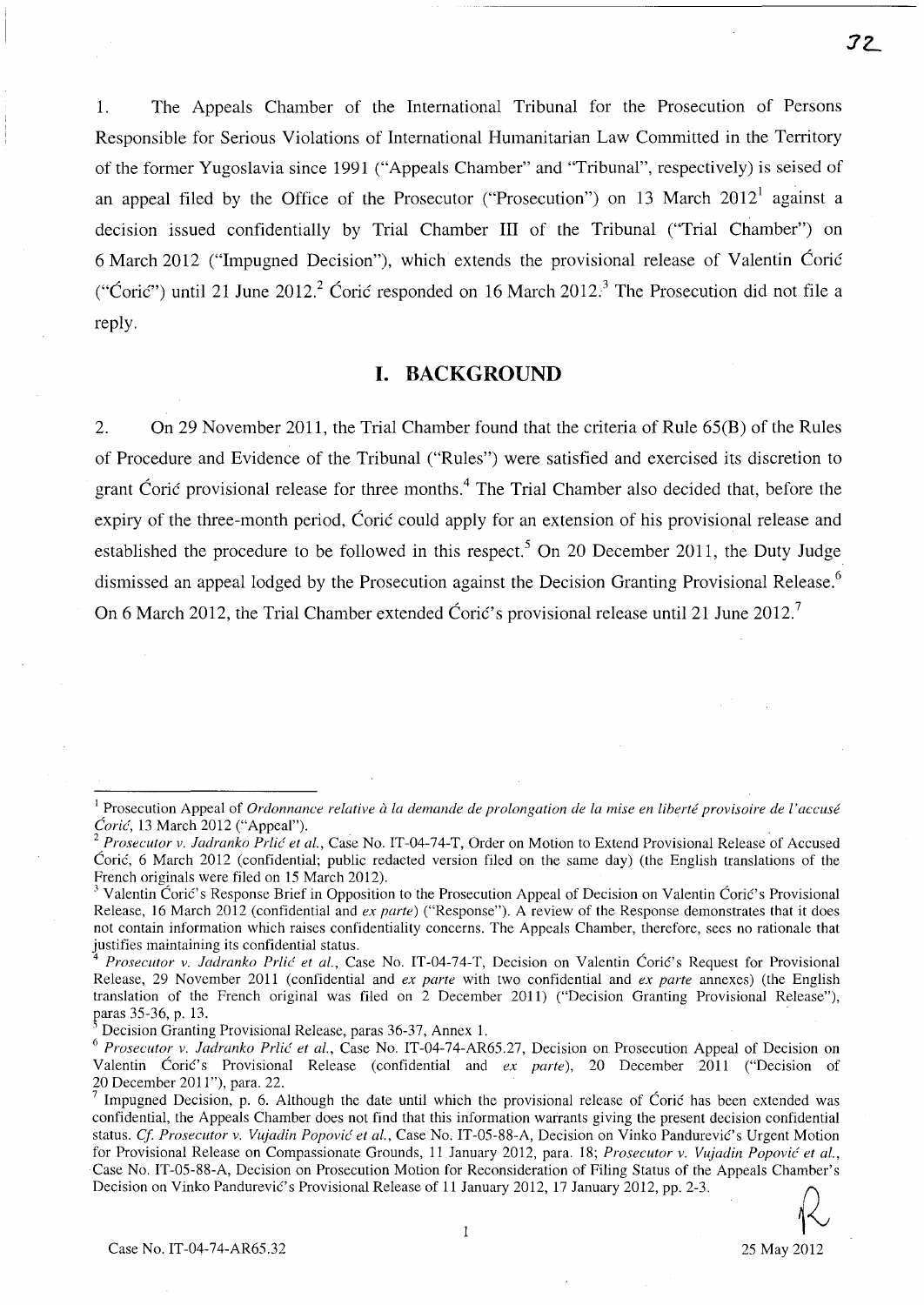### **II. STANDARD OF REVIEW**

3. The Appeals Chamber recalls that an interlocutory appeal is not a *de novo* review of the Trial Chamber's decision.<sup>8</sup> The Appeals Chamber has previously held that a decision on provisional release by the Trial Chamber under Rule  $65$  of the Rules is a discretionary one.<sup>9</sup> Accordingly, the relevant inquiry is not whether the Appeals Chamber agrees with that discretionary decision, but rather whether the Trial Chamber has correctly exercised its discretion in reaching that decision.<sup>10</sup>

4. **In** order to successfully challenge a discretionary decision on provisional release, a party must demonstrate that the Trial Chamber has committed a "discernible error".<sup>11</sup> The Appeals Chamber will only overturn a Trial Chamber's decision on provisional release where it is found to be: (i) based on an incorrect interpretation of governing law; (ii) based on a patently incorrect conclusion of fact; or (iii) so unfair or unreasonable as to constitute an abuse of the Trial Chamber's discretion.<sup>12</sup> The Appeals Chamber will also consider whether the Trial Chamber has given weight to extraneous or irrelevant considerations or has failed to give weight or sufficient weight to relevant considerations in reaching its decision.<sup>13</sup>

## **III. APPLICABLE LAW**

5. Under Rule 65(B) of the Rules, a Chamber may grant provisional release only if it is satisfied that, if released, the accused will appear for trial and will not pose a danger to any victim, witness, or other person; and after having given both the host country and the State to which the accused seeks to be released the opportunity to be heard.<sup>14</sup> Provisional release may be ordered at any stage of the trial proceedings prior to the rendering of the final judgement, and a Trial Chamber in granting such a release, may consider the existence of sufficiently compelling humanitarian grounds.<sup>15</sup>

6. **In** deciding whether the requirements of Rule 65(B) of the Rules have been met, a Trial Chamber must consider all of those relevant factors which a reasonable Trial Chamber would have been expected to take into account before coming to a decision. It must then provide a reasoned

- <sup>9</sup> See, *e.g.*, Decision of 15 December 2011, para. 3 and references cited therein.
- 10See, *e.g.*, Decision of 15 December 2011, para. 3 and references cited therein.
- <sup>11</sup> See, *e.g.*, Decision of 15 December 2011, para. 4 and references cited therein.
- <sup>12</sup> See, *e.g.*, Decision of 15 December 2011, para. 4 and references cited therein.
- <sup>13</sup> See, *e.g.*, Decision of 15 December 2011, para. 4 and references cited therein.
- <sup>14</sup> See, *e.g.*, Decision of 15 December 2011, para. 5 and references cited therein.

**7/** 

<sup>&</sup>lt;sup>8</sup> See, *e.g., Prosecutor v. Jadranko Prlić et al.*, Case No. IT-04-74-AR65.26, Decision on Prosecution Appeal of Decision on Provisional Release of ladranko Prlic, 15 December 2011 ("Decision of 15 December 2011") para. 3 and references cited therein.

<sup>&</sup>lt;sup>15</sup> Rule  $65(B)$  of the Rules. See also Decision of 15 December 2011, para. 5.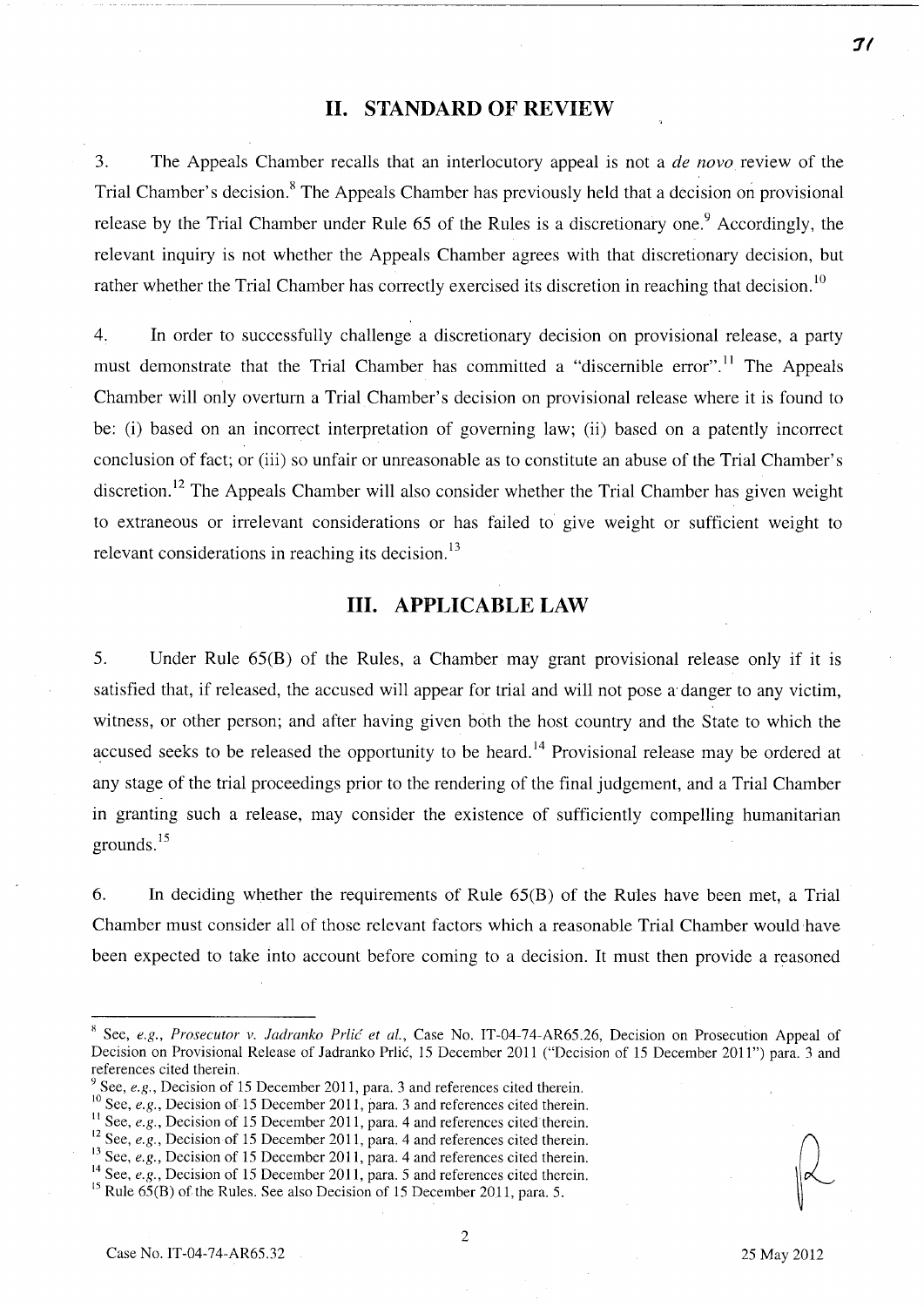• opinion indicating its view on those relevant factors.<sup>16</sup> What these relevant factors are, as well as the weight to be accorded to them, depends upon the particular circumstances of each case.<sup>17</sup> This is because decisions on motions for provisional release are fact-intensive and cases are considered on an individual basis in light of the particular circumstances of the individual accused.<sup>18</sup> The Trial Chamber is required to assess these circumstances not only as they exist at the time when it reaches I its decision on provisional release but also, as much as can be foreseen, at the time the accused is expected to return to the Tribunal.<sup>19</sup>

#### **IV. DISCUSSION**

#### **A. Preliminary Matter**

7. The Prosecution argues that the Trial Chamber committed an error of law in not ordering Coric to file a public redacted version of his Original Motion because, in the Trial Chamber's view, the filing of the public redacted version of the Impugned Decision satisfied the requirement of transparency and public nature of the proceedings.<sup>20</sup> In the interests of justice, the Prosecution further requests the Appeals Chamber to order Coric to file a public redacted version of his Original Motion.<sup>21</sup> Although Coric mentions the Prosecution's argument, he does not respond to it.<sup>22</sup> The Appeals Chamber notes that the confidential and *ex parte* status of the Original Motion was due to the inclusion of information concerning the medical conditions of one member of Ćorić's family.<sup>23</sup> The Appeals Chamber finds that the Prosecution, in this case, has not demonstrated that the Trial Chamber's issuance of a public redacted version of its Impugned Decision was insufficient to satisfy the requirement of public proceedings. Therefore, the Appeals Chamber dismisses this argument.

#### **B. Analysis**

8. The Prosecution submits that the Impugned Decision should be reversed.<sup>24</sup> It argues that, I when granting the extension of the provisional release of Coric, the Trial Chamber committed a , discernible error by failing to properly exercise its discretion by: i) ignoring "the principle of

<sup>&</sup>lt;sup>16</sup> See, *e.g.*, Decision of 15 December 2011, para. 6 and references cited therein.

<sup>&</sup>lt;sup>17</sup> See, *e.g.*, Decision of 15 December 2011, para. 6 and references cited therein.

<sup>&</sup>lt;sup>18</sup> See, *e.g.*, Decision of 15 December 2011, para. 6 and references cited therein.

<sup>&</sup>lt;sup>19</sup> See, *e.g.*, Decision of 15 December 2011, para. 6 and references cited therein.

<sup>&</sup>lt;sup>20</sup> Appeal, paras 2, 15-16, referring to *The Prosecutor v. Jadranko Prlić et al.*, Case No. IT-04-74-T, Valentin Ćorić's Motion Seeking Renewal of Provisional Release, 24 February 2012 (confidential and *ex parte* with a confidential and *ex parte* annex) ("Original Motion").  $\begin{array}{c} \begin{array}{c} \circ \\ \circ \\ \circ \end{array} \end{array}$ 

Appeal, paras 2, 17.

 $\frac{22}{3}$  See Response, para. 3.

<sup>&</sup>lt;sup>23</sup> Original Motion, paras

 $24$  Appeal, paras 1, 17.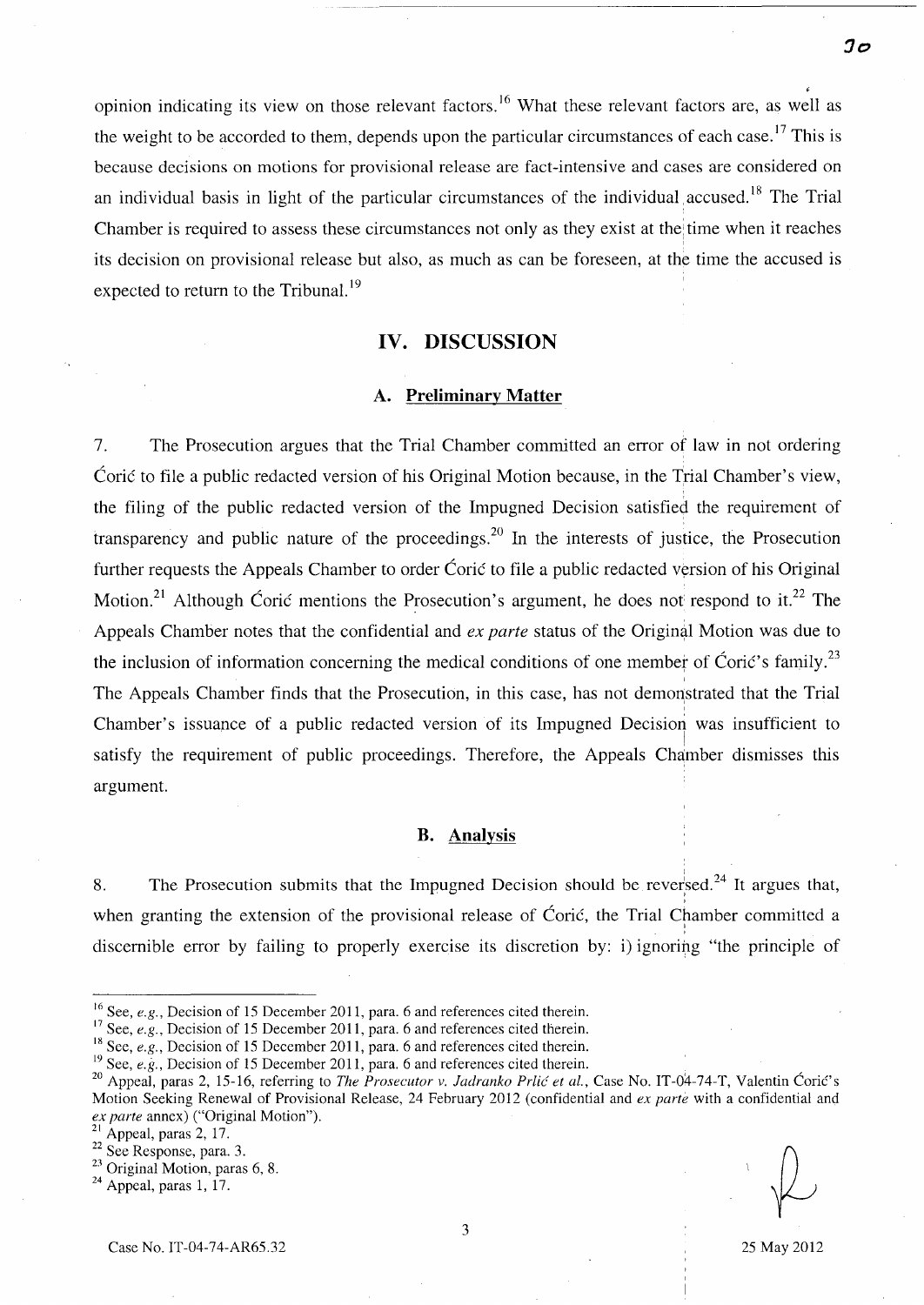! detention"; ii) failing to consider other important factors such as the gravity of the crimes charged; iii) failing to consider the impact of further provisional release on the international public's confidence in the proper administration of justice; and iv) failing to address the insufficiency of Corić's request for provisional release.<sup>25</sup> Corić responds that the Prosecution fails to demonstrate that the Trial Chamber committed a discernible error in the exercise of its discretion and that, accordingly, the Appeal should be dismissed. $^{26}$ 

## i **1.** Alleged abuse of discretion by ignoring the "principle of detention"  $\frac{1}{1}$

9. The Prosecution submits that the Trial Chamber failed to exercise its discretion by not considering Rules 64 and 65(A) of the Rules and the Tribunal's unique jurisdiction, which favours "detention as the rule and not the exception".<sup>27</sup>

10. Corie responds that the Trial Chamber was not required to consider Rules 64 or  $65(A)$  of the Rules as Rule  $65(B)$  of the Rules is a self-contained procedural regime governing provisional release.<sup>28</sup> He argues that the Trial Chamber properly considered the requirements of Rule 65(B) of the Rules and found that they were met.<sup>29</sup> Coric further argues that this argument is raised for the first time on appeal.<sup>30</sup>

11. As a preliminary remark, the Appeals Chamber notes that the Prosecution did not advance this argument in its Response to Ćorić's Original Motion and raised this argument for the first time on appeal.<sup>31</sup> The Appeals Chamber recalls that a Trial Chamber "is generally not required to deal i. with matters which the parties have not raised before it, unless it considers those matters to be vital I to the issues it has to decide upon" and that "the appeal's process is not meant to offer the parties a remedy to their previous failings at trial."<sup>32</sup> Nonetheless, the Appeals Chamber finds that this argument merits consideration.

12. The Appeals Chamber finds that the Prosecution has failed to demonstrate that the Trial Chamber erred by ignoring the basic premise of the rule-based framework of detention, favouring detention as the rule and not the exception. In this context, the Appeals Chamber recalls that

 $\overline{4}$ 

 $25$  Appeal, paras 1, 3-14.

<sup>26</sup> Response, p. 1, paras 4, 22.

<sup>27</sup> Appeal, para. 4. See also Appeal, paras I, 3, 5.

<sup>28</sup> Response, para. 11. See also Response, para. 12.

*<sup>2</sup>Y* Response, para. 13.

<sup>&</sup>lt;sup>30</sup> Response, para. 11.

<sup>&</sup>lt;sup>31</sup> See *Prosecutor v. Jadranko Prlić et al.*, Case No. IT-04-74-T, Prosecution Response to Valentin Ćorić's Motion Seeking Renewal of Provisional Release, 29 February 2012 (confidential and *ex parte)* ("Response to Corie's Original Motion").

<sup>&</sup>lt;sup>32</sup> See, *e.g., Prosecutor v. Zdravko Tolimir et al.*, Case No. IT-04-80-AR65.1, Decision on Interlocutory Appeal Against Trial Chamber's Decisions Granting Provisional Release, 19 October 2005 ("Decision of 19 October 20 Trial Chamber's Decisions Granting Provisional Release, 19 October 2005 ("Decision of 19 October 2005"), para. 32 and references cited therein.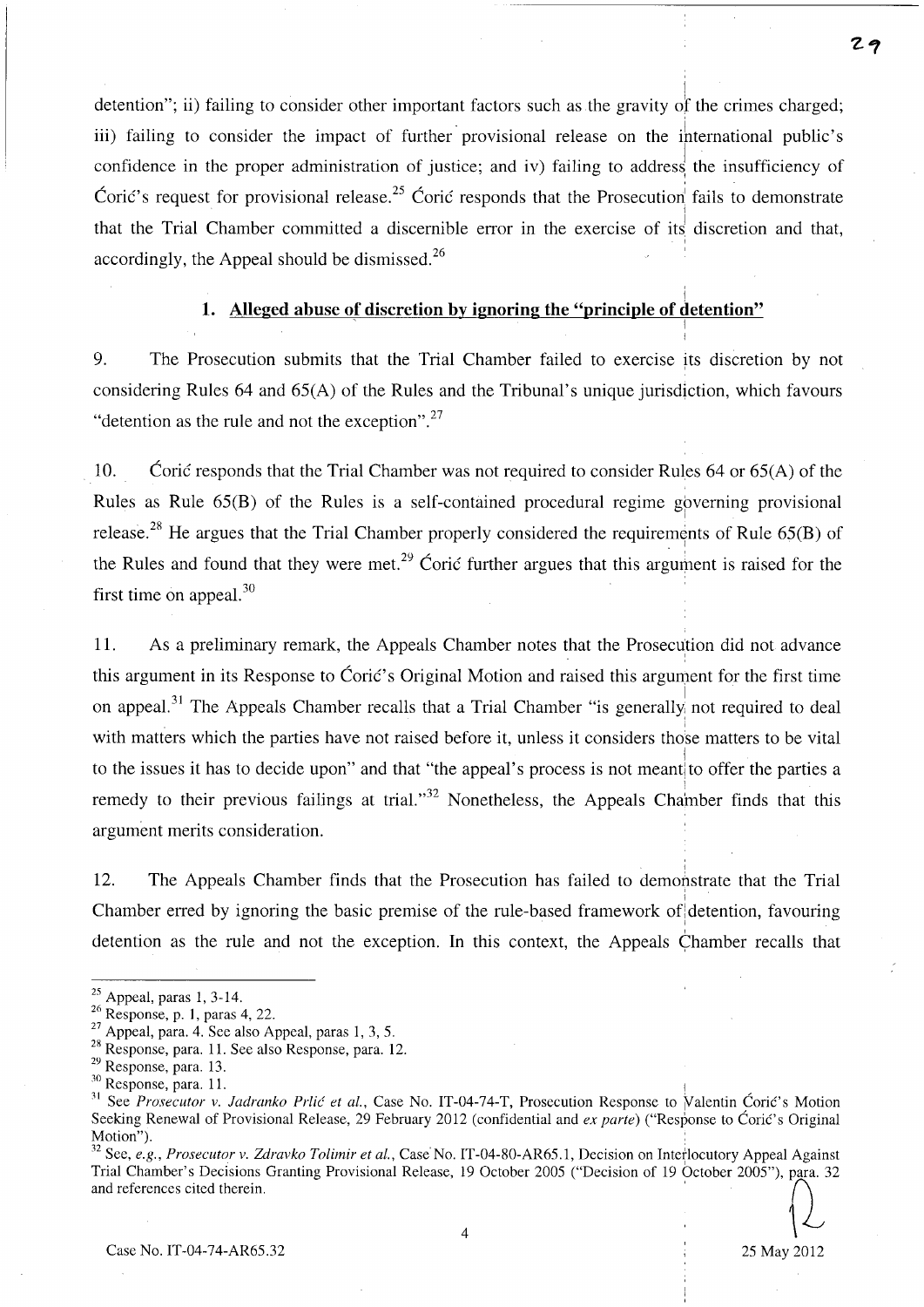Rules 64 and  $65(A)$  of the Rules provide that an accused, upon being transferred to the seat of the ļ. Tribunal, shall be detained and that he may not be released except upon an order of a Chamber. Rule 65(B) of the Rules sets out the cumulative requirements to be met for a trial chamber to grant provisional release.<sup>33</sup> Contrary to the Prosecution's argument, the Trial Chamber was not required to consider Rules 64 and 65(A) of the Rules but needed only to determine whether the requirements of Rule  $65(B)$  of the Rules were met. The Trial Chamber was satisfied that Coric met the requirements of Rule 65(B) of the Rules before ordering the extension of his provisional release.<sup>34</sup> Thus, the Prosecution has failed to demonstrate that the Trial Chamber abused its discretion in this regard.

## **2. Alleged abuse of discretion by failing to consider other important factors such as the gravity and scale of the crimes charged**

13. The Prosecution submits that the Trial Chamber erred in failing to consider other relevant factors such as the gravity and scale of the crimes charged, Coric's involvement in those crimes, and the advanced stage of the proceedings.<sup>35</sup> With respect to the latter factor, the Prosecution argues that it has been acknowledged as relevant by the Appeals Chamber and should be taken into account when assessing Coric's flight risk.<sup>36</sup> Moreover, the Prosecution submits that the Trial Chamber's focus on the presumption of innocence ignores' the jurisprudence! of the Tribunal that such factor is not determinative.<sup>37</sup>

14. Corie responds that the Trial Chamber was mindful of the scale and gravity of the crimes I charged but correctly concluded that these factors do not outweigh his presumption of innocence.<sup>38</sup> With respect to the advanced stage of the proceedings, Corie argues that the Trial Chamber correctly imposed strict security measures to comply with the Appeals Chamber's jurisprudence I that provisional release at an advanced staged of the proceedings could have a prejudicial effect on victims and witnesses.<sup>39</sup> He further argues that, in its Decision of 20 December 2011, the Duty

<sup>&</sup>lt;sup>33</sup> See, *e.g., Prosecutor v. Jadranko Prlić et al.*, Case No. 04-74-AR65.13, Decision on Prosecution's Appeal of the Trial Chamber's 10 December 2008 Decision on Prlic Provisional Release During Winter Recess, 18 December 2008 (confidential), para. 7. See also *supra,* para. 5. '

Impugned Decision, p. 5.

 $35$  Appeal, paras 1, 3, 6-9.

<sup>&</sup>lt;sup>36</sup> Appeal, paras 8-9.

<sup>&</sup>lt;sup>37</sup> Appeal, para. 3, referring to *Prosecutor v. Milan Milutinović et al.*, Case No. IT-05-87-AR65.2, Decision on Interlocutory Appeal of Denial of Provisional Release During Winter Recess, 14 December 2006, para. 12.

<sup>&</sup>lt;sup>38</sup> Response, paras 14-15.<br><sup>39</sup> Response, para. 16, referring to Decision of 15 December 2011, para. 10. See also Response, paras 19-20.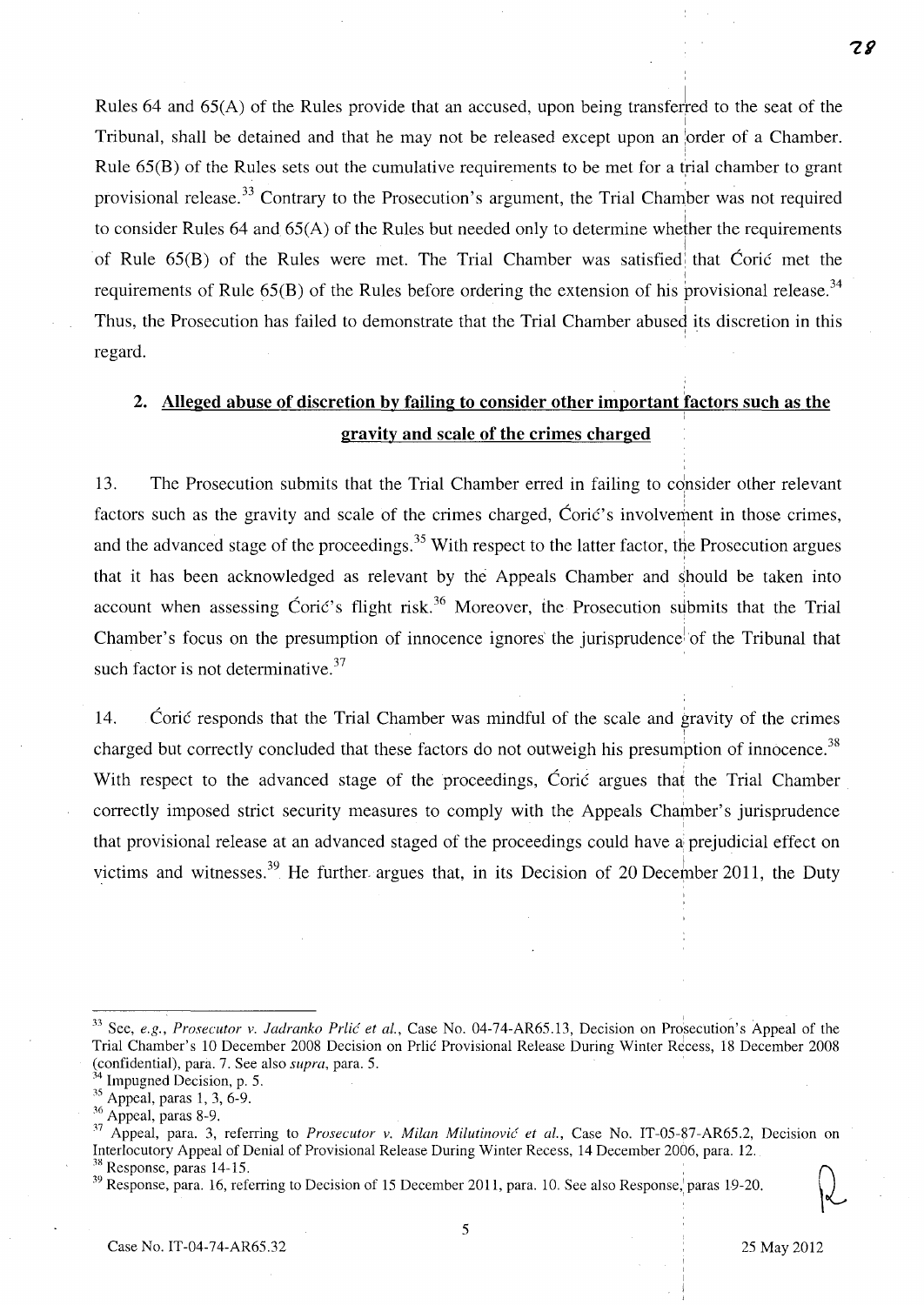Judge rejected a similar arguments raised by the Prosecution with respect to the advanced stage of the proceedings. 4o

15. The Appeals Chamber notes that the Prosecution did not advance the gravity and scale of the crimes charged or Coric's involvement in those crimes in its Response to Coric's Original Motion and raised this argument for the first time on appeal.<sup>41</sup> The Appeals Chamber recalls its finding above that an interlocutory appeal is not meant to offer the parties a remedy to their previous failings at trial.<sup>42</sup> Nonetheless, the Appeals Chamber finds that this argument merits consideration.

16. While the Trial Chamber did not dwell upon the seriousness and the scale of the crimes charged, Coric's role in them and the advanced stage of proceedings, it was not required to do so.<sup>43</sup> The Trial Chamber's concern was to ensure that, if granted an extension of his provisional release, Coric would return to the United Nations Detention Unit ("UNDU") and would not pose a danger to any victim, witness or other person. **In** so doing, the Trial Chamber considered that Corie respected the conditions of his provisional release and that the Government of the Republic of Croatia provided further guarantees for Ćorić's extension of provisional release.<sup>44</sup> Moreover, the Trial Chamber decided that the strict security measures of provisional release should apply *mutatis mutandis* to the extension of the provisional release.<sup>45</sup> On this basis, the Trial Chamber concluded that Coric met the requirements of Rule 65(B) of the Rules.<sup>46</sup> In these circumstances, the Appeals Chamber dismisses this argument.

17. The Appeals Chamber further dismisses the Prosecution's argument that the Trial Chamber's focus on the presumption of innocence ignores the jurisprudence of the Tribunal that such factor is not determinative. While the presumption of innocence was one of the factors that the Trial Chamber considered, it did not find that this factor was a determinative one in assessing whether Coric satisfied the requirements of Rule  $65(B)$  of the Rules.<sup>47</sup> The Appeals Chamber therefore dismisses this argument.

<sup>&</sup>lt;sup>40</sup> Response, paras 8, 16. Coric argues that the Prosecution's arguments should therefore be summarily dismissed. See Response, para. 8.

 $<sup>1</sup>$  See Response to Ćorić's Original Motion.</sup>

<sup>42</sup> See *supra,* para. 11.

*<sup>43</sup> Prosecutor v. ladranko Prlicet ai.,* Case Nos. IT-04-74-AR65.1, IT-04-74-AR65.2 & IT-04-74-AR65.3, Decision on Motions for Re-Consideration, Clarification, Request for Release and Applications for Leave to Appeal, 8 September 2004 ("Decision of 8 September 2004"), para. 31. The Appeals Chamber notes that, in the Decision Granting Provisional Release, the Trial Chamber mentioned the potential effect that the release of a person accused of serious crimes could have on the victims of those crimes. See Decision Granting Provisional Release, para. 33.

 $^{44}$  Impugned Decision, pp. 4-5.

<sup>&</sup>lt;sup>45</sup> Impugned Decision, p. 7.

 $46 \frac{\text{Impayment}}{\text{Impugned Decision}}$ , p. 5.

<sup>&</sup>lt;sup>47</sup> Impugned Decision, p. 5.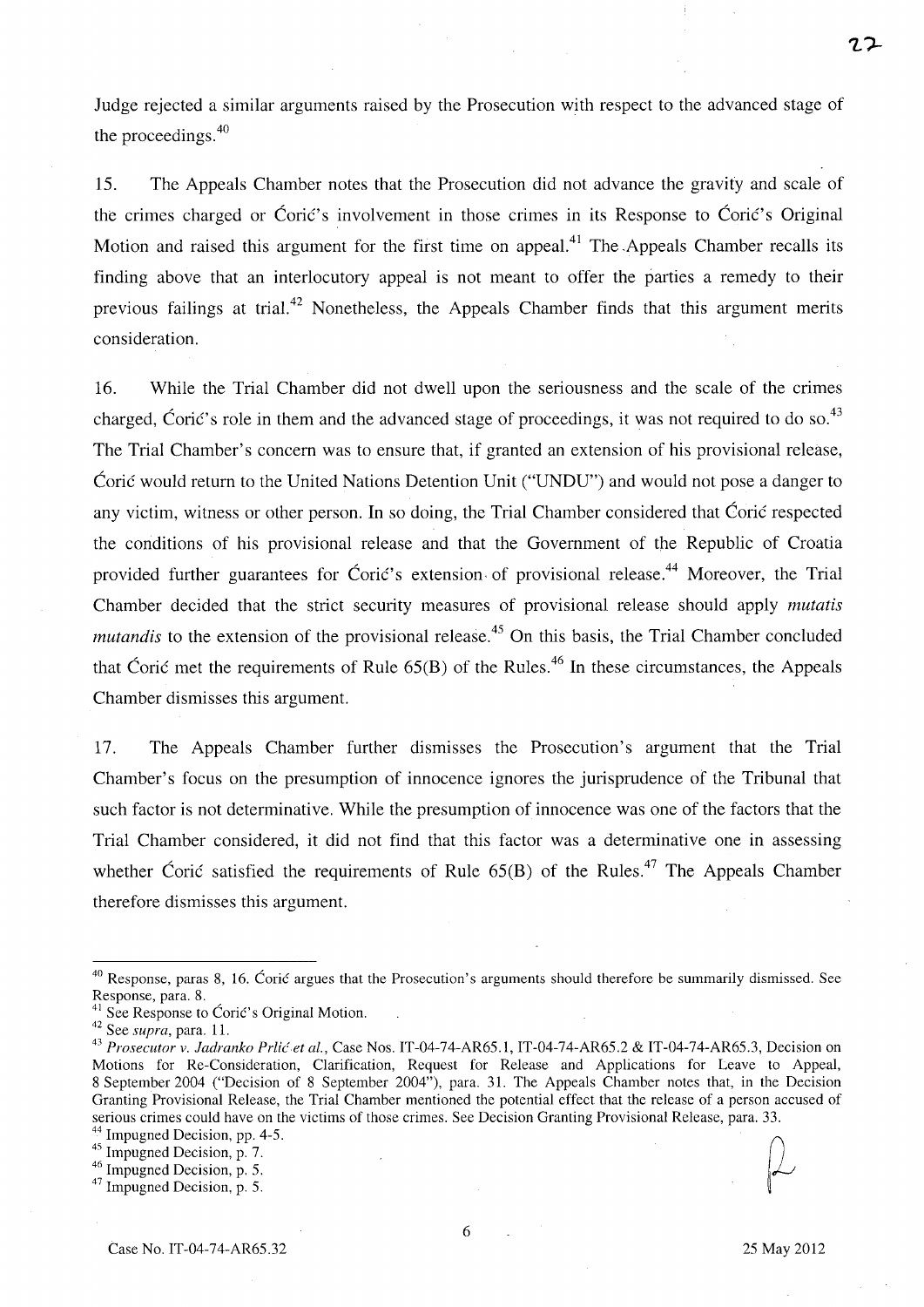18. Accordingly, the Appeals Chamber tinds that the Prosecution has failed to demonstrate that the Trial Chamber abused its discretion.

## **3. Alleged abuse of discretion by failing to consider the impact of further provisional release on the international public's confidence in the proper administration of justice**

19. The Prosecution submits that the Trial Chamber erred in failing to consider the "obvious" negative impact of Ćorić's continued provisional release "on the international public's confidence in the proper administration of justice", as recognised by domestic courts.<sup>48</sup> In particular, the Prosecution argues that the Trial Chamber abused its discretion in not considering the Prosecution's argument that Ćorić's ability to move freely around Zagreb, albeit under surveillance, would affect public perception of the Tribunal's administration of justice.<sup>49</sup>

20. Corie responds that the Prosecution fails to provide any evidence supporting its allegation that his release would endanger victims and witnesses or that the Trial Chamber erred in failing to give sufficient weight to the impact of his provisional release on the region and the credibility of the Tribunal.<sup>50</sup> He further argues that, in its Decision of 20 December 2011, the Duty Judge rejected a similar argument raised by the Prosecution regarding the alleged impact of his provisional release on the region. $51$ 

21. The Appeals Chamber notes that the Trial Chamber explicitly considered whether the extension of Coric's provisional release would have a negative impact on the Tribunal's goal of promoting stability in the former Yugoslavia.<sup>52</sup> In this regard, the Trial Chamber found that "the Tribunal contributed to stability in the former Yugoslavia by prosecuting persons accused of having committed crimes in the region".<sup>53</sup> The Appeals Chamber finds that the Prosecution has failed to articulate a concrete basis tied to the circumstances of the extension of Corie's provisional release to substantiate its argument that the extension of  $\acute{C}$ ori $\acute{c}$ 's provisional release would negatively impact the international public's confidence in the proper administration of justice. 54 **In** the view of the Appeals Chamber, it is irrelevant that some domestic jurisdictions – such as the Supreme Court of Canada - recognise such negative effects on the community as a whole when releasing

<sup>48</sup> Appeal, paras 1,3, 10-12.

 $49 \n{\text{Appendi, para. 13}}$ .

 $50$  Response, para. 21.

<sup>&</sup>lt;sup>51</sup> Response, paras 8-9. Coric argues that the Prosecution's arguments should therefore be summarily dismissed. See Response, para. 8. .

Impugned Decision, p. 5, referring to Response to Ćorić's Original Motion, para. 5.

<sup>5:1</sup> Impugned Decision, p. 5, referring to *Prosecutor* v. *ladranko Prlic et al.,* Case No. IT-04-74-T, Order on ladranko Prlić's Motion to Extend His Provisional Release, 29 February 2012 (confidential; public redacted version filed on 1 March 2012) (the English translations of the French originals were filed on 9 March 2012), p. 4.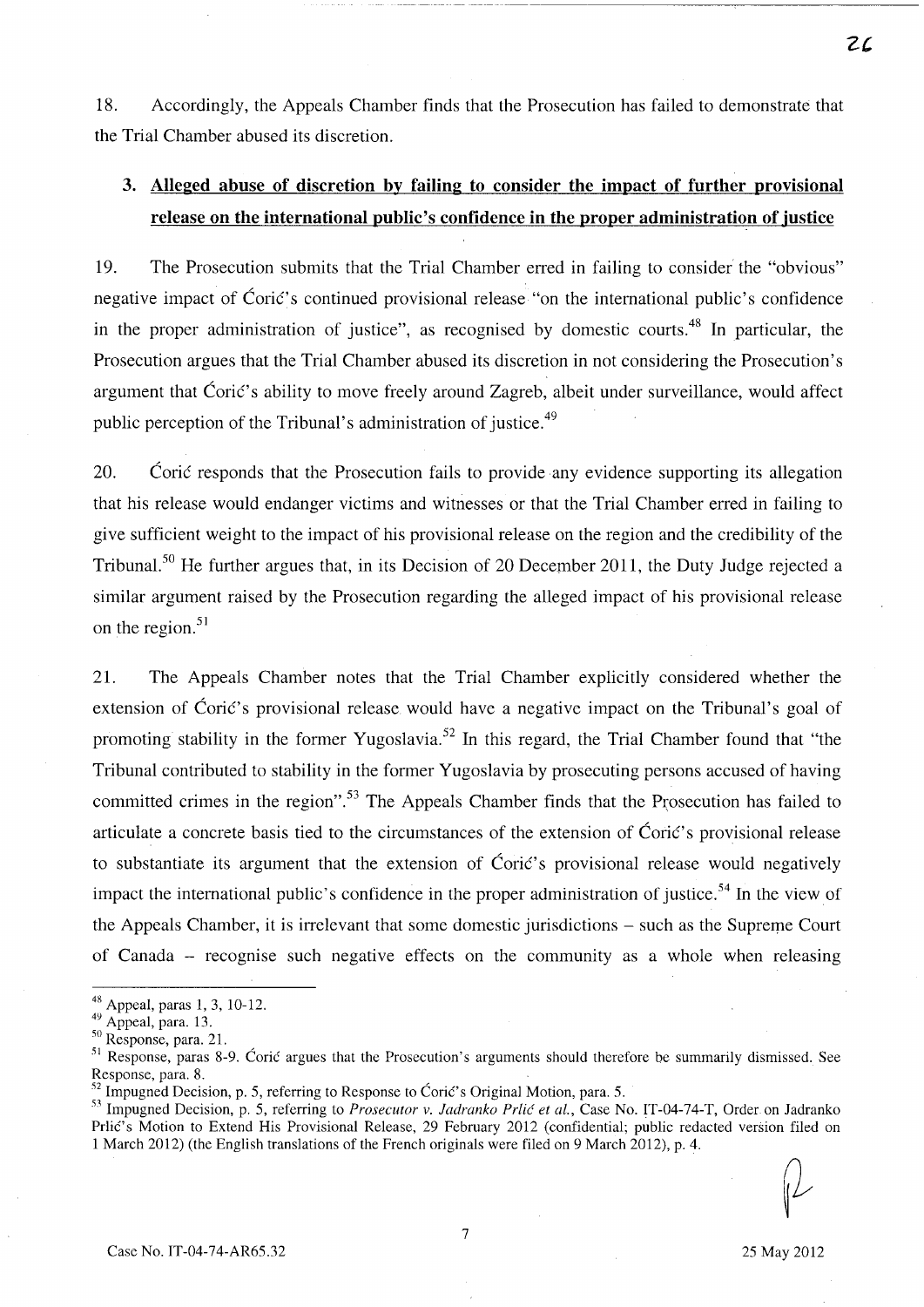individuals charged with serious crimes.<sup>55</sup> Accordingly, the Appeals Chamber finds that the Prosecution has failed to demonstrate that the Trial Chamber abused its discretion in this regard.

## **4. Alleged abuse of discretion by failing to address the insufficiency of Corie's request for extending his provisional release**

22. The Prosecution argues that Corie's submissions regarding the alleged compelling humanitarian grounds warranting an extension of his provisional release were unsubstantiated and that the Trial Chamber's failure to address the Prosecution's arguments in this respect is an abuse of discretion.<sup>56</sup>

23. Corie responds that, under Rule  $65(B)$  of the Rules, the Trial Chamber was not required to take into account the existence of compelling humanitarian grounds before ordering an extension of his provisional.<sup>57</sup> Coric further responds that his Original Motion was adequately developed and that, in extending his provisional release, the Trial Chamber gave sufficient weight to all relevant considerations under Rule  $65(B)$  of the Rules.<sup>58</sup>

24. When granting provisional release to Corie on 29 November 2011, the Trial Chamber decided to fix the period of provisional release to three months and further decided that this period could be extended if it was satisfied that the requirements set forth in Rule 65(B) of the Rules continued to be fulfilled.<sup>59</sup> The Appeals Chamber recalls that the same legal principles applicable to a motion for provisional release apply *mutatis mutandis* to a motion for extension of provisional release.<sup>60</sup> In extending Coric's provisional release, the Trial Chamber noted the Prosecution's arguments<sup>61</sup> but nonetheless found that Coric respected the conditions of his provisional release and that the Government of the Republic of Croatia provided further guarantees in support of Corie's extension of provisional release.<sup>62</sup> In addition, the Trial Chamber found that, should the provisional release be extended, Coric would return to the UNDU and would not pose a danger to any victim, witness or other person, thus satisfying the requirements of Rule  $65(B)$  of the Rules.<sup>63</sup> While the Trial Chamber noted the Prosecution's argument that Coric's submissions regarding the alleged

*Cf.* Decision of 8 September 2004, para. 31.

Case No. IT-04-74-AR6S.32 *2S* May 2012

<sup>54</sup> See Decision of *IS* December 2011, para. 11. In the view of the Appeals Chamber, the Prosecution seems to concede that it did not substantiate its argument in this respect as it stated that it "is not required to produce evidence of this impact" because it is "obvious". See Appeal, para. II.

<sup>&</sup>lt;sup>56</sup> Appeal, paras 1, 14 and fn. 17, referring to Response to Ćorić's Original Motion, para. 2.

<sup>57</sup> Response, para. 17.

<sup>&</sup>lt;sup>58</sup> Response, paras 17-22.

<sup>59</sup> Decision Granting Provisional Release, para. 36.

<sup>60</sup> See *Prosecutor* v. *Nikola Sainovic et al.,* Case No. IT-OS-87-A, Decision on the Third Urgent Defence Motion Requesting Prolongation of Provisional Release of Vladimir Lazarevie, 4 August 2009 (public redacted version), para. *S*  and reference cited therein.<br><sup>61</sup> Impugned Decision, p. 3. and reference cited therein.<br><sup>61</sup> Impugned Decision, p. 3. 0 62 Impugned Decision, pp. 4-5.  $\binom{62}{1}$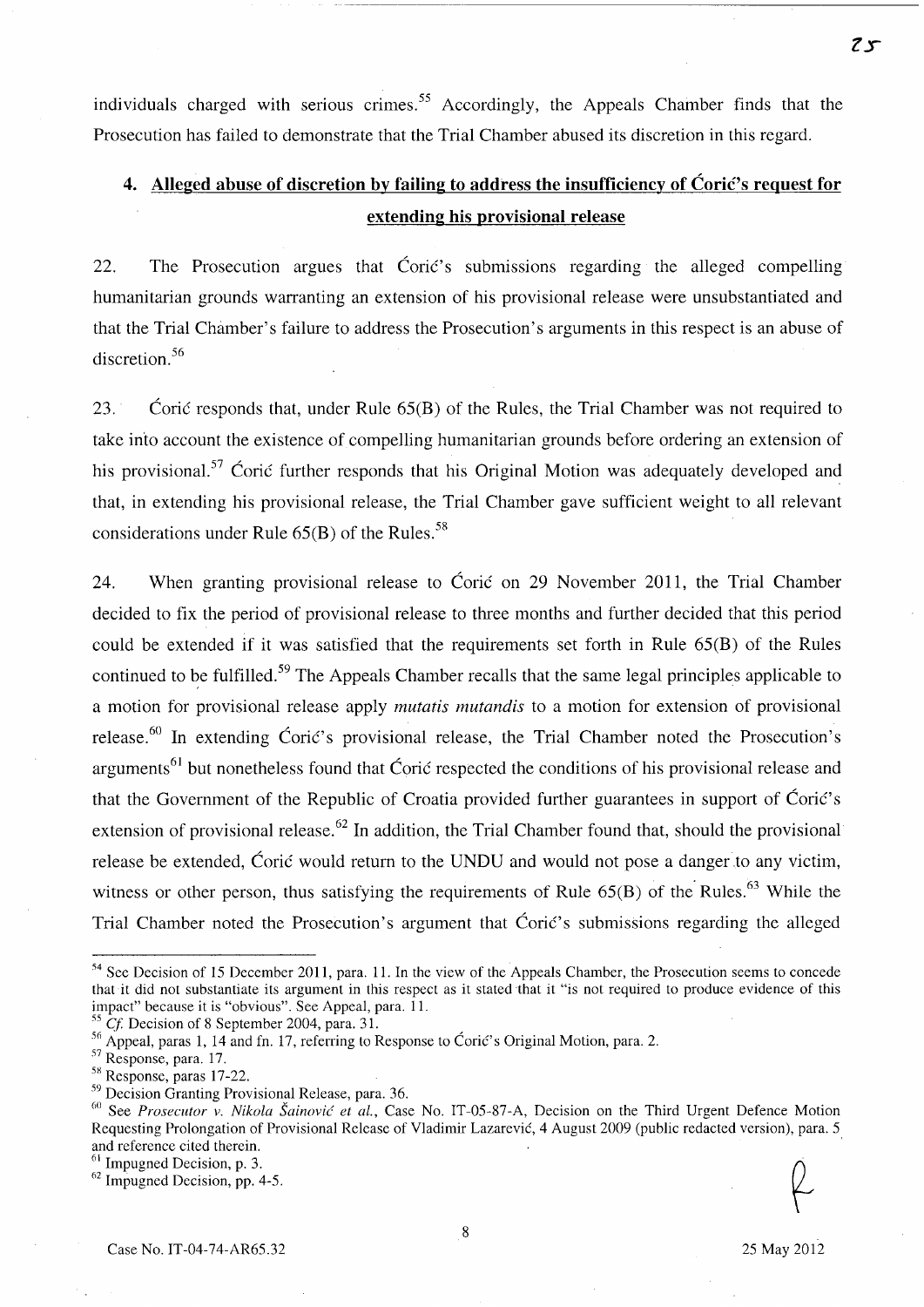compelling humanitarian grounds warranting an extension of his provisional release were unsubstantiated,<sup>64</sup> the Trial Chamber decided not to consider it.<sup>65</sup> The Appeals Chamber recalls that the newly amended Rule 65(B) of the Rules provides that a Trial Chamber, in deciding whether to grant provisional release, *may* consider the existence of sufficiently compelling humanitarian. grounds. Therefore, there is no absolute requirement for a trial chamber to take into account the existence of such grounds before ordering a release.<sup>66</sup> In these circumstances, the Appeals Chamber finds that the Prosecution has failed to demonstrate that the Trial Chamber abused its discretion in this regard.

### **v. DISPOSITION**

25. For the foregoing reasons, the Appeals Chamber **DISMISSES** the Appeal and **DIRECTS**  the Registry to lift the confidential and *ex parte* status of the Response.

Done in English and French, the English text being authoritative.

Done this twenty-fifth day of May 2012, At The Hague, The Netherlands.

Judge Arlette Ramaroson Presiding

**[Seal of the Tribunal]** 

66 Decision of 15 December 2011, para. 12.

<sup>63</sup> Impugned Decision, p. 5.

 $^{64}$  Impugned Decision, p. 3.<br> $^{65}$  Impugned decision, p. 6.